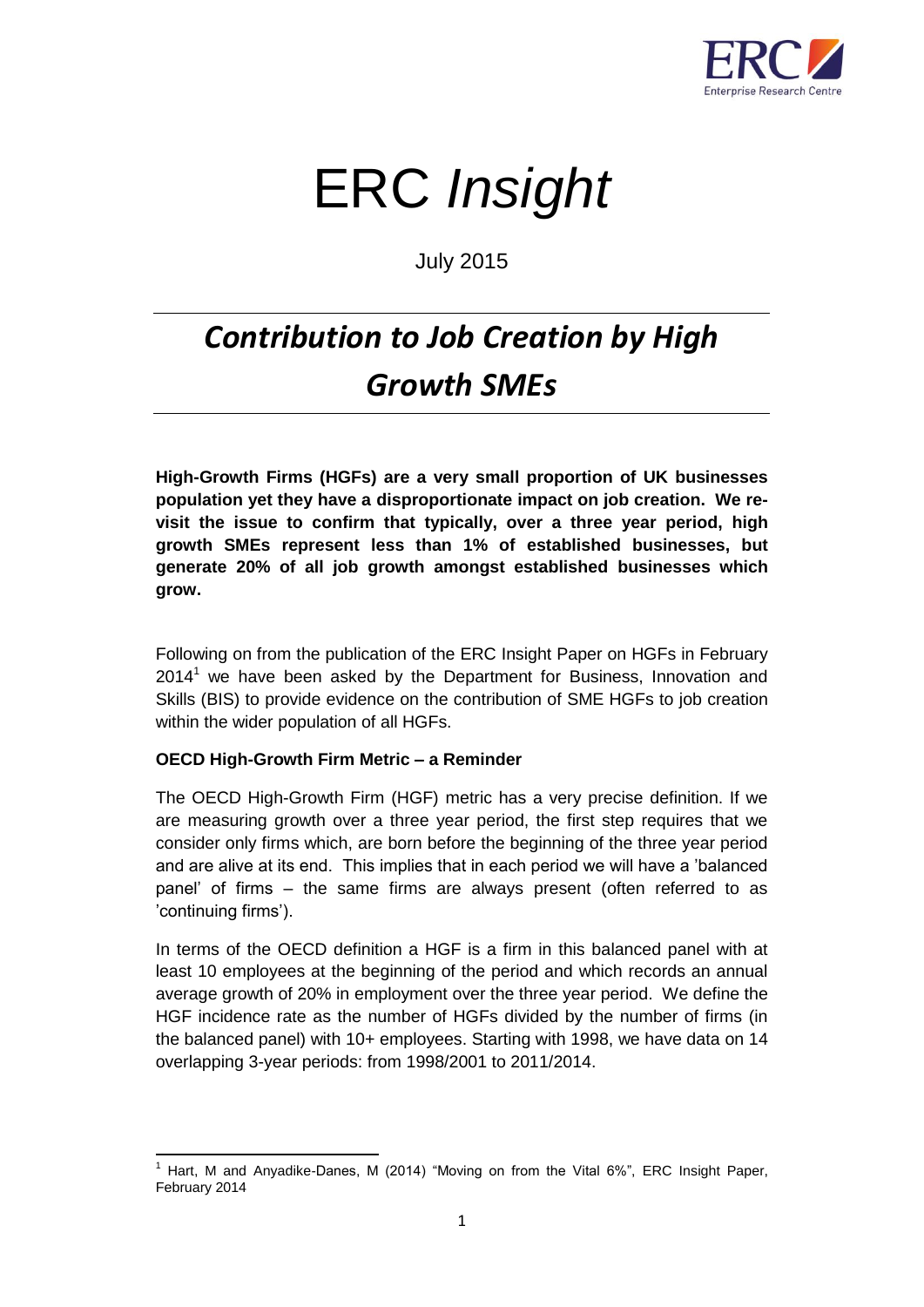

# **How many HGFs are there in the UK?**

The results for the number of HGFs and the HGF incidence rate are plotted in Figure 1. In summary, the incidence rate of HGFs averaged 7.2% over the period between 2002-05 and 2007-10 and then dipped to an average of 5.9% in the period of economic downturn before 'bouncing back' to 6.6% in 2010-13, and edging up, again, to 7% in 2011/14. So HGF incidence is now firmly back to the level it was before the Great Recession. There were 10,929 HGFs in 2011-14, also back to pre-2008 levels.



#### **Figure 1: Prevalence of HGFs in the UK 1998-2014**

*Source: ONS BSD (1998-2014)*

#### **HGFs and Job Creation**

 $\overline{\phantom{a}}$ 

The composition of job creation by established businesses over the last decade and a half has changed, as Figure 2 shows. In particular, the share of non-HGFs has increased by about 10 percentage points since the mid-2000s (a by-product of a significant increase in small firm births). One constant though has been the share of SME HGFs who represent fewer than 1% of established businesses<sup>2</sup>: their contribution has been within one or two percentage points of the long-term average of 20% since 1998/01. Even the Great Recession made very little difference to this proportion. By contrast, the share of larger HGFs in job creation has shown a ten percentage point decline (roughly matching the increase in the non-HGF share).

 $2$  That is, an average of 10,579 SME HGFs over the overlapping 3 year periods 1998/01 to 2011/14 divided by: either ALL established businesses alive at the start of the 3 year period (i.e., 1.43m businesses on average over the period); or ALL established businesses born at the beginning of the 3 year period and still alive at the end of the 3 year period (i.e., 0.94m businesses on average). Depending upon which of these two denominator is used, SME HGFs represent either 0.75% or 1.14% of established businesses.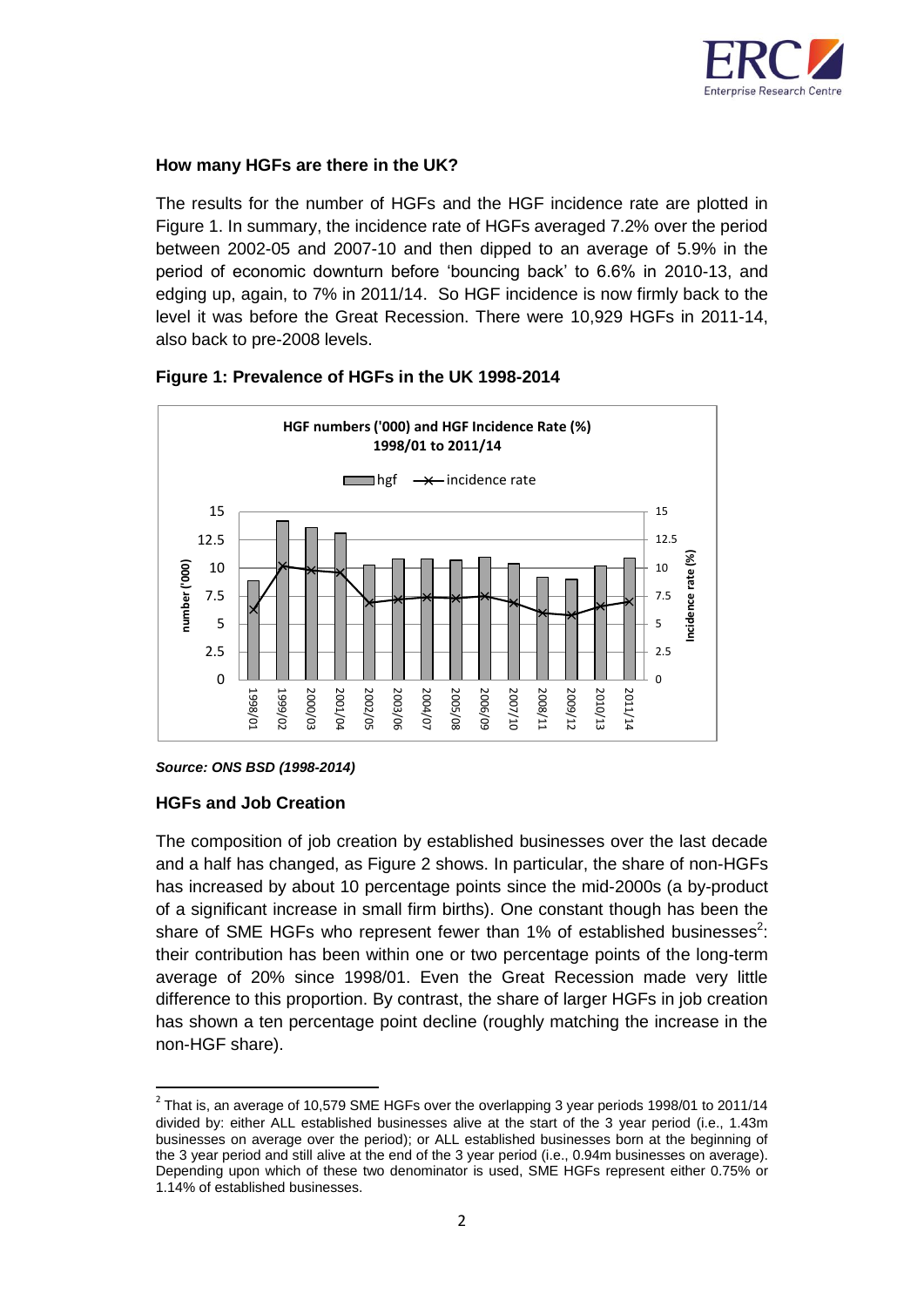





*Source: ONS BSD (1998-2014)*

# **Summary**

What is clear from the evidence is that there are a very small number of firms in the UK which can be classified as HGFs using the OECD definition. Further, the HGF prevalence rates have remained largely unchanged since the late 1990s. Focussing specifically on SMEs we find that although high growth SMEs represent less than 1% of established businesses, they generate 20% of all job growth amongst established businesses which grow. Again this proportion has remained virtually unchanged since the late 1990s and was not affected by the Great Recession.

# **Michael Anyadike-Danes and Mark Hart**

# **July 2015**

**Contact: [mark.hart@aston.ac.uk](mailto:mark.hart@aston.ac.uk) / m.anyadike-danes@aston.ac.uk**